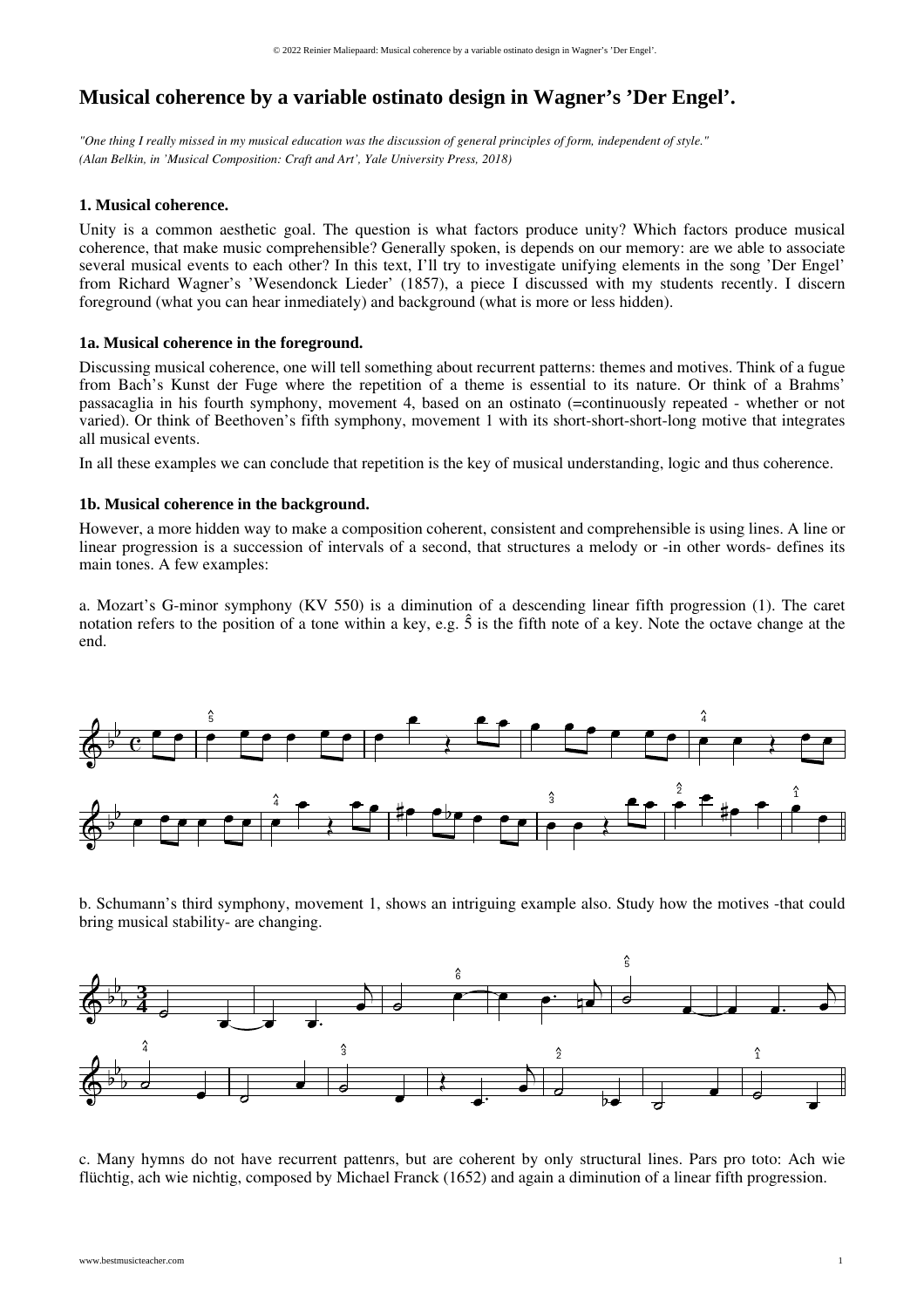© 2022 Reinier Maliepaard: Musical coherence by a variable ostinato design in Wagner's 'Der Engel'.



**1c. A hybrid example: recurrent patterns in foreground and background.**

Study th reduction of Beethoven's piano sonata op. 10, no. 1 (movement 1):



This reduction demonstrates an interplay between the leading tone cadence (C-B-C) and the descending linear fifth progression, (both excellent means in defining a key, here C minor).

### **2. Musical coherence in Wagner's 'Der Engel' I.**

The song 'Der Engel' from Richard Wagner's 'Wesendonck Lieder' (1857) is written for female voice and piano, where the vocal line seems to float above the piano accompinament. The main key of G major is contrasted with a section in G minor. This key contrast is also translated in the art of accompaniment: a harp-like texture due to arpeggiated chords in the G major sections (giving them a clear identity) and chord repetition in the G minor section.

The piano accompaniment seems to determine the piece: a slow moving bass voice against faster moving upper voices of the piano accompaniment and the vocal melody. This means two things:

- the bass voice determines and direct the motion of the song and
- all other voices are in fact elaborations of the harmony, the bass voice is part of.

The reduction of the bass voice in terms of comprehensible progressions could be as follows:



It will be clear that the basic progression of the bass voice is G-F#(F4)-E-D(-G) or  $\hat{8}$   $\hat{7}$   $\hat{6}$   $\hat{5}$  (1) in G major/minor. The way this progression is diminuted, varies. One could say that  $\hat{8}$   $\hat{7}$   $\hat{6}$   $\hat{5}$  is a melodic ostinato that is varied: a variable ostinato (2).

#### **3. Musical coherence in Wagner's 'Der Engel' II.**

A variable ostinato, a repeating melodic pattern is -at least for me- a sufficient explanation for the coherence of Wagner's 'Der Engel'. However, the bass melody is part of a voice leading pattern in the piano accompaniment and the voice. This is demonstrated in the next three reductions: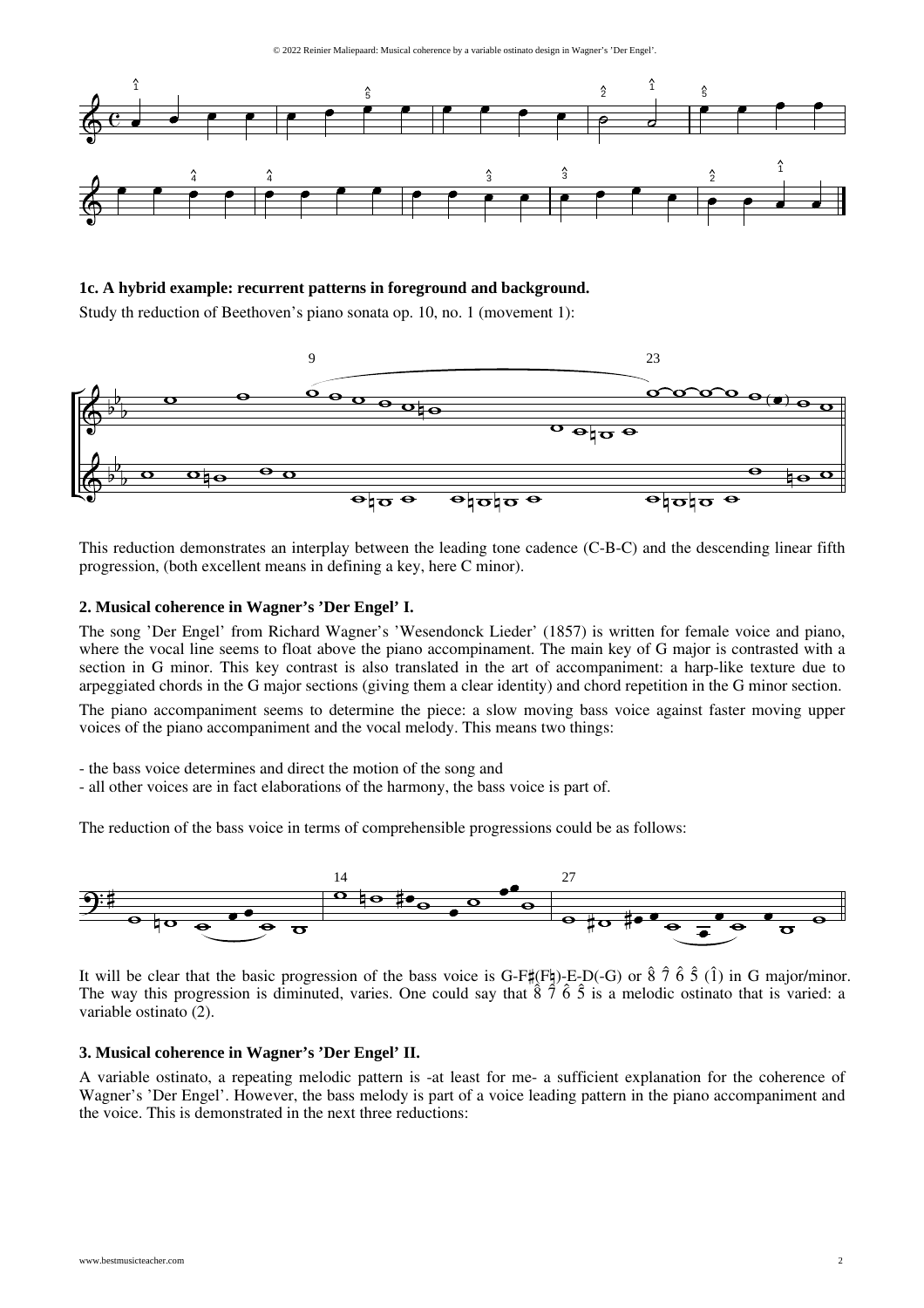

The reductions speak for themselves: the upper voice demonstrate variations on the linear third progression B-A-G or  $\hat{3}$   $\hat{2}$   $\hat{1}$  and its retrograde. In other words: this two-part voice leading pattern appears to be fundamental to Wagner's 'Der Engel' and indeed an unambiguous answer when it comes to the question of musical coherence (and tonal stability).

To summarize, linear progressions are a very powerful for coherence in tonal music. To understand a composition completely, try always to get some idea of pitch organization (3). If music is directed motion (Structural Hearing: Tonal Coherence in Music, 1962), then we need something to know about musical drive, i.e. about pitch relations as in Wagner's 'Der Engel': one could speak about a variable ostinato, when investigating the motion in the lower and in the upper voices.

#### **Footnotes**

*(1) A linear fifth progression is a line with the range or ambitus of a fifth.*

*(2) Although we usually apply this term for ostinato procedures of Stravinsky. An ostinato refers to the continuous, literal repetition of a pattern (although 'literal' can have small exceptions during a piece). In a variable ostinato, changes to the ostinato pattern are implemented. You experience the idea of the ostinato but also the elaboration of it. In 'The Rite of Spring' (Le Sacre du printemps), 1913, many examples of this technique can be found. Basically it is all about extending or expanding a melodic and/or rhythmic cell. 'In mystic circle of young maidens' of 'The Rite of Spring' we find an example:*



*And in 'Evocation of the Ancestors':*



*(3) In non tonal music, this could be complex if youre looking at structural lines or similar strategies.*